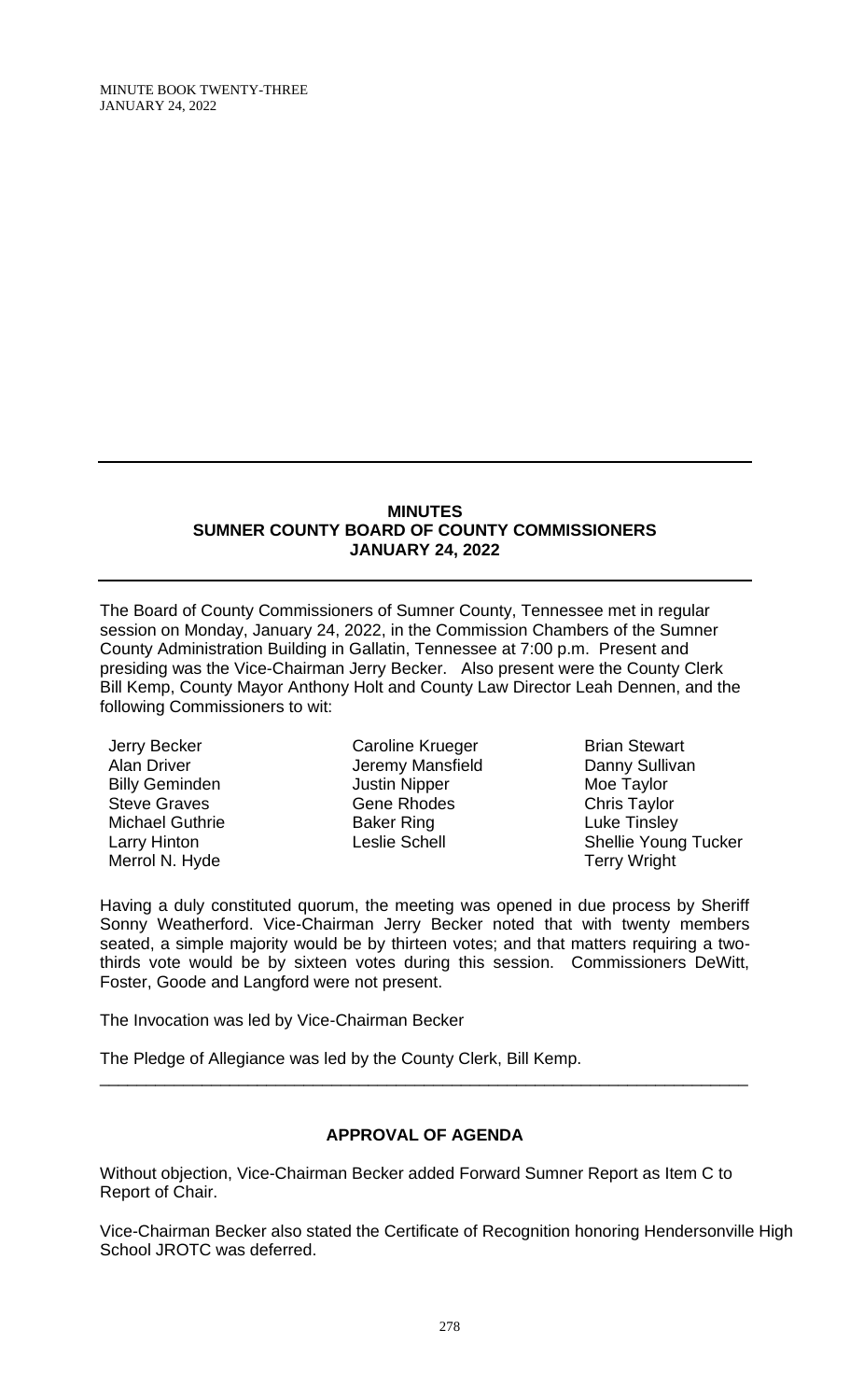Commissioner Stewart moved, seconded by Commissioner Chris Taylor, to adopt the agenda as amended. The Commission approved unanimously the agenda by voice vote of the body.

# **APPROVAL OF MINUTES**

\_\_\_\_\_\_\_\_\_\_\_\_\_\_\_\_\_\_\_\_\_\_\_\_\_\_\_\_\_\_\_\_\_\_\_\_\_\_\_\_\_\_\_\_\_\_\_\_\_\_\_\_\_\_\_\_\_\_\_\_\_\_\_\_\_\_\_\_\_\_

Clerk Kemp reported that an amendment needed to be made to the listing of commissioners present on the first page of the minutes for August through November 2021. Loren Echols name was listed in error and should have listed Commissioner Brian Stewart.

The minutes for the meeting of this body held on December 13, 2021 and recorded in the office of the Clerk, Bill Kemp, were approved as amended by voice vote after Commissioner Graves made the motion, seconded by Commissioner Ring. Commissioners Mansfield and Moe Taylor abstained from the vote.

# **RECOGNITION OF THE PUBLIC**

Vice-Chairman Becker opened the floor to allow the public to speak concerning any matter on the agenda. With no one wishing to speak on regular agenda items, recognition of the public was closed.

# **REPORT OF THE CHAIR**

\_\_\_\_\_\_\_\_\_\_\_\_\_\_\_\_\_\_\_\_\_\_\_\_\_\_\_\_\_\_\_\_\_\_\_\_\_\_\_\_\_\_\_\_\_\_\_\_\_\_\_\_\_\_\_\_\_\_\_\_\_\_\_\_\_\_\_\_\_\_

Vice-Chairman Becker noted that the Veterans Service Officer's report was provided for information only.

Commissioner Hyde introduced the following Certificate of Recognition:

#### **A PROCLAMATION HONORING TORIN BAKER**

### *The Sumner County Board of County Commissioners*

*meeting in regular session on this the 24th day of January 2022, does hereby honor and congratulate*

# *Torin Baker*

*for being named to the State Football Team and selected as the Region 5 Player of the Year*

\_\_\_\_\_\_\_\_\_\_\_\_\_\_\_\_\_\_\_\_\_\_\_\_\_\_\_\_\_\_\_\_\_\_\_\_\_\_\_\_\_\_\_\_\_\_\_\_\_\_\_\_\_\_\_\_\_\_\_\_\_\_\_\_\_\_\_\_\_\_\_\_\_\_\_\_\_\_\_\_\_\_\_\_

Upon motion of Commissioner Hyde, seconded by Commissioner Becker, the Commission voted unanimously by voice vote to approve the certificate honoring Torin Baker.

\_\_\_\_\_\_\_\_\_\_\_\_\_\_\_\_\_\_\_\_\_\_\_\_\_\_\_\_\_\_\_\_\_\_\_\_\_\_\_\_\_\_\_\_\_\_\_\_\_\_\_\_\_\_\_\_\_\_\_\_\_\_\_\_\_\_\_\_\_\_\_\_\_\_\_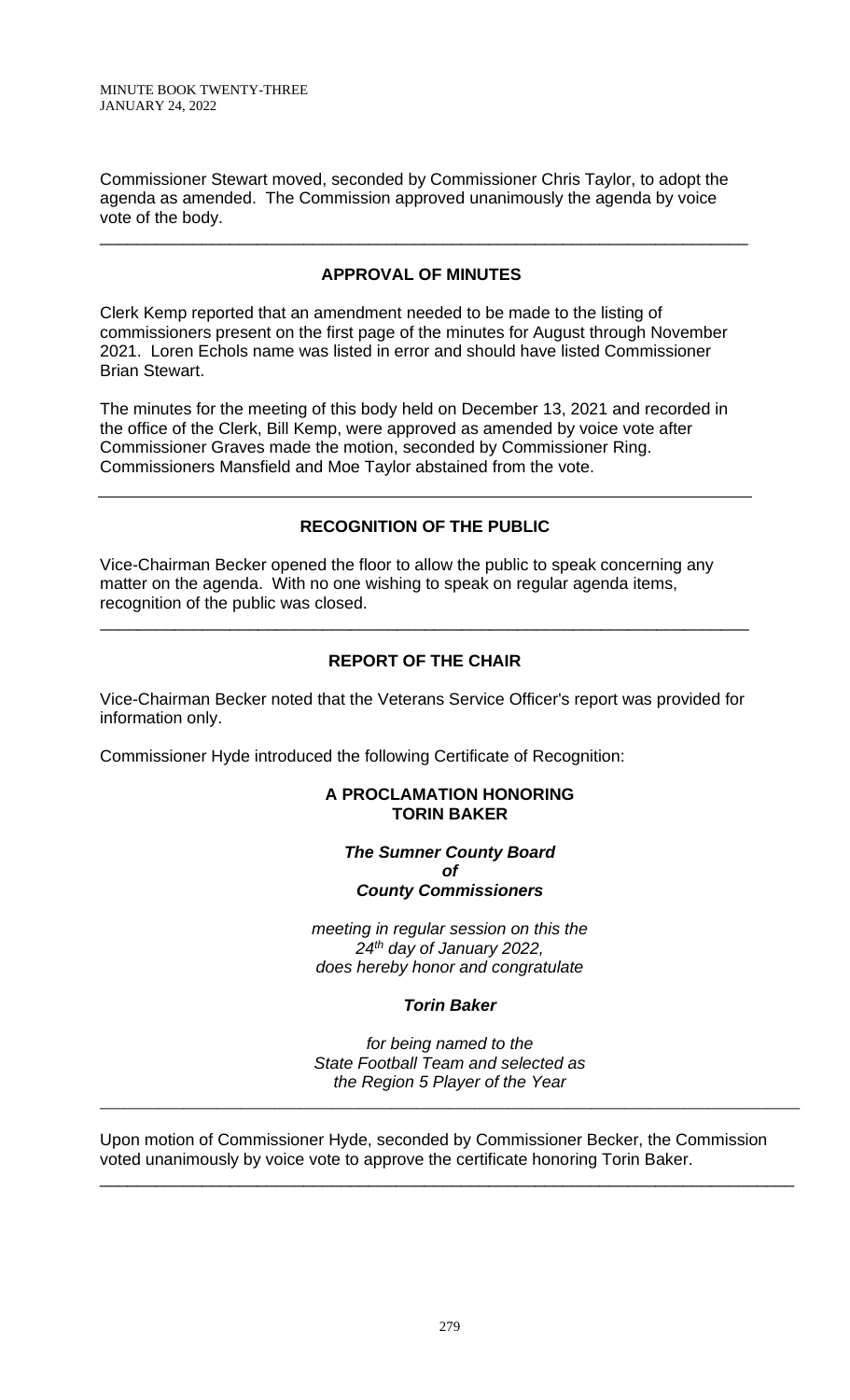MINUTE BOOK TWENTY-THREE JANUARY 24, 2022

Commissioner Hyde introduced the following Certificate of Recognition:

#### **A PROCLAMATION HONORING Merrol Hyde Magnet School Robotics Team**

## *The Sumner County Board of County Commissioners*

*meeting in regular session on this the 24th day of January 2022, does hereby honor and congratulate*

# *Merrol Hyde Magnet School Robotics Team*

*for receiving National BEST Robotics Competition 2021* \_\_\_\_\_\_\_\_\_\_\_\_\_\_\_\_\_\_\_\_\_\_\_\_\_\_\_\_\_\_\_\_\_\_\_\_\_\_\_\_\_\_\_\_\_\_\_\_\_\_\_\_\_\_\_\_\_\_\_\_\_\_\_\_\_\_\_\_\_\_\_\_\_\_\_

Upon motion of Commissioner Hyde, seconded by Commissioner Krueger, the Commission voted unanimously by voice vote to approve the resolution honoring Merrol Hyde Magnet School Robotics Team. \_\_\_\_\_\_\_\_\_\_\_\_\_\_\_\_\_\_\_\_\_\_\_\_\_\_\_\_\_\_\_\_\_\_\_\_\_\_\_\_\_\_\_\_\_\_\_\_\_\_\_\_\_\_\_\_\_\_\_\_\_\_\_\_\_\_\_\_\_\_\_\_\_\_\_

County Mayor Anthony Holt received artwork donated to the Sumner County Commission by Borderless Arts Tennessee. Mr. Holt presented medallions to the participants as a token of appreciation.

\_\_\_\_\_\_\_\_\_\_\_\_\_\_\_\_\_\_\_\_\_\_\_\_\_\_\_\_\_\_\_\_\_\_\_\_\_\_\_\_\_\_\_\_\_\_\_\_\_\_\_\_\_\_\_\_\_\_\_\_\_\_\_\_\_\_\_\_\_\_\_\_\_\_\_

Vice-Chairman Becker introduced the following resolution:

### **2201-01 A RESOLUTION DOCKETING REPORT ON DEBT OBLIGATION (CT-0253) FOR FISCAL YEAR 2021-2022**

**BE IT RESOLVED** by the Sumner County Board of County Commissioners meeting in regular session on this the 24<sup>th</sup> day of January 2022, that this body does hereby docket in its records the Report on Debt Obligation (CT-0253) for the Fiscal Year 2021-2022, as shown on the attachment herewith.

Vice-Chairman Becker declared Resolution 2201-01 approved unanimously by voice vote of the body upon motion by Commissioner Ring, seconded by Commissioner Chris Taylor.

\_\_\_\_\_\_\_\_\_\_\_\_\_\_\_\_\_\_\_\_\_\_\_\_\_\_\_\_\_\_\_\_\_\_\_\_\_\_\_\_\_\_\_\_\_\_\_\_\_\_\_\_\_\_\_\_\_\_\_\_\_\_\_\_\_\_\_\_\_\_

\_\_\_\_\_\_\_\_\_\_\_\_\_\_\_\_\_\_\_\_\_\_\_\_\_\_\_\_\_\_\_\_\_\_\_\_\_\_\_\_\_\_\_\_\_\_\_\_\_\_\_\_\_\_\_\_\_\_\_\_\_\_\_\_\_\_\_\_\_\_

Vice-Chairman Becker introduced the following resolution:

### **2201-02 A RESOLUTION DOCKETING HIGHWAY/PUBLIC WORKS FUND ANALYSIS FOR THE FISCAL YEAR 2021-2022**

**BE IT RESOLVED** by the Sumner County Board of County Commissioners meeting in regular session on this the 24<sup>th</sup> day of January 2022,

that this body does hereby docket in its records the Highway/Public Works Fund Analysis for the Fiscal Year 2021-2022, as shown on the attachment herewith.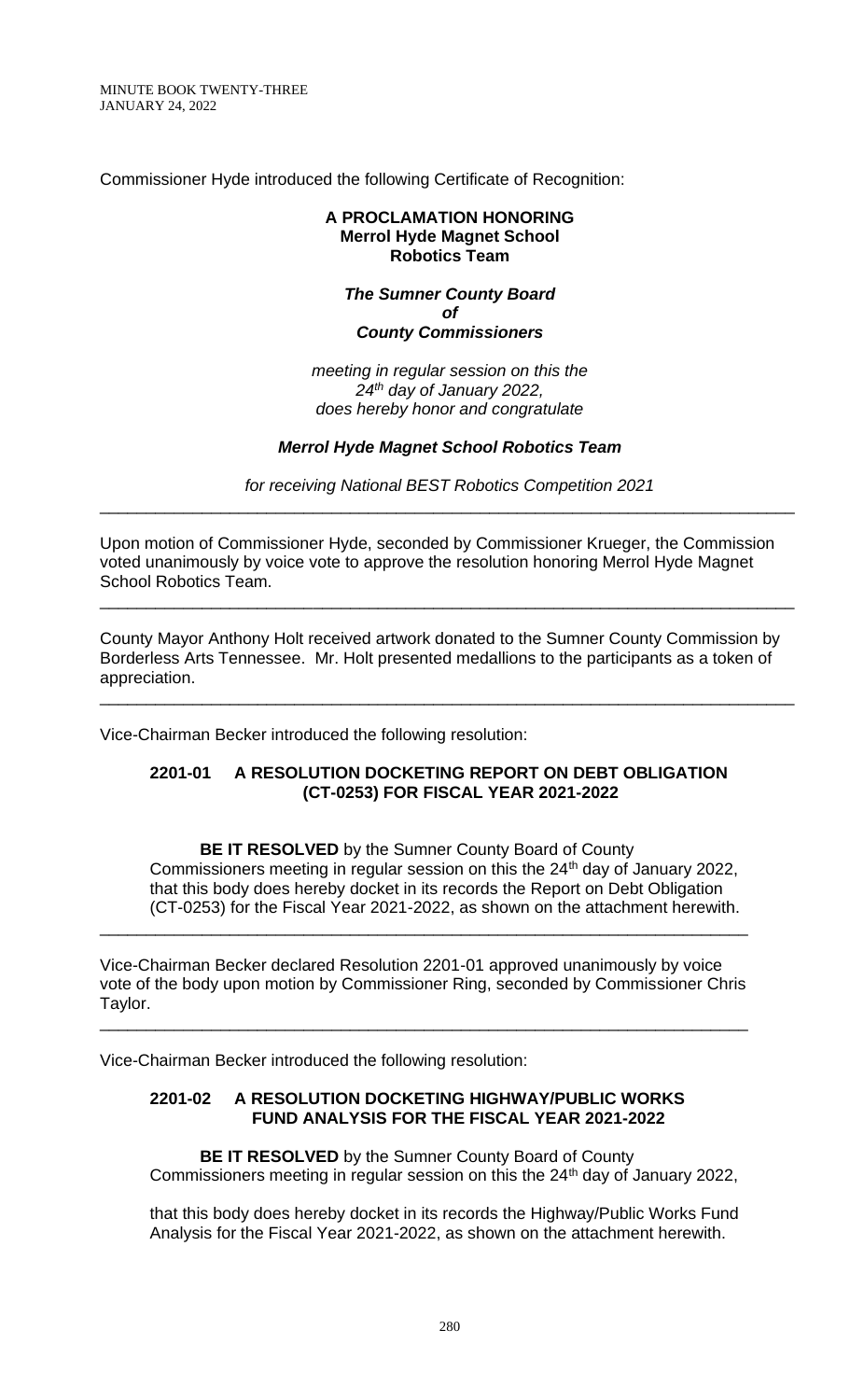Vice-Chairman Becker declared Resolution 2201-02 approved unanimously by voice vote of the body upon motion by Commissioner Chris Taylor, seconded by Commissioner Rhodes.

\_\_\_\_\_\_\_\_\_\_\_\_\_\_\_\_\_\_\_\_\_\_\_\_\_\_\_\_\_\_\_\_\_\_\_\_\_\_\_\_\_\_\_\_\_\_\_\_\_\_\_\_\_\_\_\_\_\_\_\_\_\_\_\_\_\_\_\_\_

\_\_\_\_\_\_\_\_\_\_\_\_\_\_\_\_\_\_\_\_\_\_\_\_\_\_\_\_\_\_\_\_\_\_\_\_\_\_\_\_\_\_\_\_\_\_\_\_\_\_\_\_\_\_\_\_\_\_\_\_\_\_\_\_\_\_\_\_\_\_

Vice-Chairman Becker noted the Financial Statement Memo included in packet.

Vice-Chairman Becker introduced the following items on the Consent Agenda:

### **CONSENT AGENDA**

#### **2201-06 A RESOLUTION DECLARING VARIOUS ITEMS FROM SUMNER COUNTY EMERGENCY COMMUNICATIONS DISTRICT AS SURPLUS PROPERTY AND AUTHORIZING DISPOSAL OR SALE OF SAME PURSUANT TO EXISTING POLICIES AND PROCEDURES**

**BE IT RESOLVED** by the Sumner County Board of County Commissioners meeting in regular session on this the 24<sup>th</sup> day of January 2022, that this body hereby declares various items from Sumner County Emergency Communications District as surplus, as shown on the attachment; and

**BE IT FURTHER RESOLVED** that the disposal or sale of the same is authorized pursuant to existing policies and procedures. \_\_\_\_\_\_\_\_\_\_\_\_\_\_\_\_\_\_\_\_\_\_\_\_\_\_\_\_\_\_\_\_\_\_\_\_\_\_\_\_\_\_\_\_\_\_\_\_\_\_\_\_\_\_\_\_\_\_\_\_\_\_\_\_

#### **2201-07 A RESOLUTION APPROPRIATING \$1,880.02 FOR DAMAGES ON A 2017 FORD TRUCK FOR THE EMERGENCY MANAGEMENT AGENCY**

**BE IT RESOLVED** by the Sumner County Board of County Commissioners meeting in regular session on this the 24<sup>th</sup> day of January 2022, that this body hereby appropriates \$1,880.02 for damages on a 2017 Ford truck for the Emergency Management Agency, as shown on the attachment herewith.

\_\_\_\_\_\_\_\_\_\_\_\_\_\_\_\_\_\_\_\_\_\_\_\_\_\_\_\_\_\_\_\_\_\_\_\_\_\_\_\_\_\_\_\_\_\_\_\_\_\_\_\_\_\_\_\_\_\_\_\_\_\_\_\_\_\_\_\_\_\_\_\_

## **2201-08 A RESOLUTION APPROPRIATING \$54,438.70 FOR GALLATIN, HENDERSONVILLE, PORTLAND, WESTMORELAND, AND MILLERSVILLE PUBLIC LIBRARIES ARPA GRANTS**

**BE IT RESOLVED** by the Sumner County Board of County Commissioners meeting in regular session on this the  $24<sup>th</sup>$  day of January 2022, that this body does hereby appropriate to the following public libraries: Gallatin \$22,843.00, Hendersonville \$20,291.20, Portland \$2,931.00, Westmoreland \$2,973.50 and Millersville \$5,400.00, as shown on the attachment herewith.

## **2201-09 A RESOLUTION APPROPRIATING \$103,420.00 FROM LOCAL CAPITAL PROJECTS RESTRICTED FUND BALANCE FOR BODY CAMERA PROJECT FOR THE SUMNER COUNTY SHERIFF'S OFFICE**

\_\_\_\_\_\_\_\_\_\_\_\_\_\_\_\_\_\_\_\_\_\_\_\_\_\_\_\_\_\_\_\_\_\_\_\_\_\_\_\_\_\_\_\_\_\_\_\_\_\_\_\_\_\_\_\_\_\_\_\_\_\_\_\_\_\_\_\_\_\_\_\_

**BE IT RESOLVED** by the Sumner County Board of County Commissioners meeting in regular session on this the 24<sup>th</sup> day of January 2022, that this body hereby appropriates \$103,420.00 from local capital projects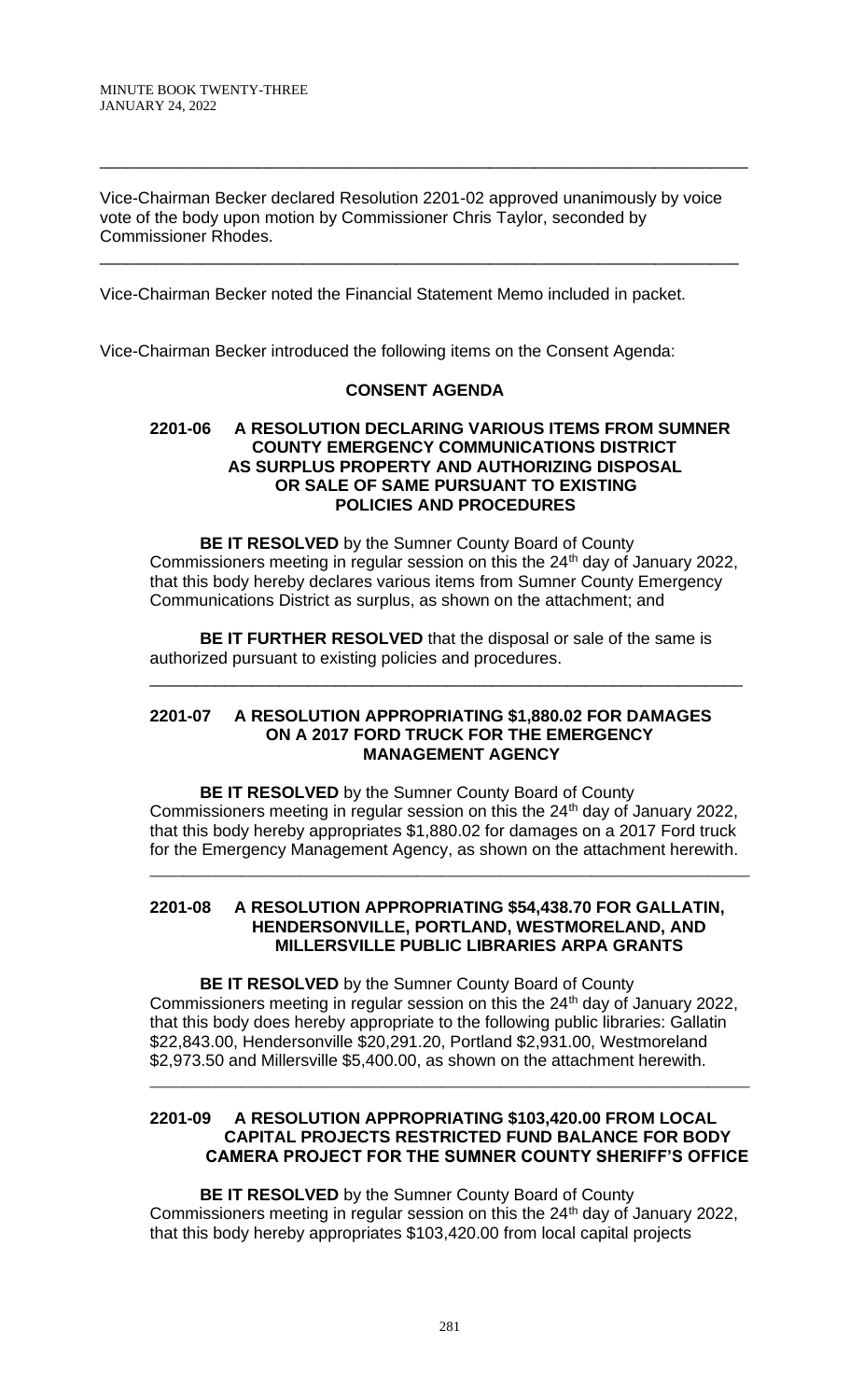restricted fund balance for body camera project for the Sumner County Sheriff's Office, as shown on the attachment herewith.

\_\_\_\_\_\_\_\_\_\_\_\_\_\_\_\_\_\_\_\_\_\_\_\_\_\_\_\_\_\_\_\_\_\_\_\_\_\_\_\_\_\_\_\_\_\_\_\_\_\_\_\_\_\_\_\_\_\_\_\_\_\_\_\_\_\_\_\_\_\_\_\_

#### **2201-10 A RESOLUTION APPROVING THE JUVENILE COURT SAFE BABY GRANT DATE CHANGE FROM JANUARY 1, 2022, TO JUNE 30, 2023 TO JANUARY 1, 2021 TO JUNE 30, 2022 FOR JUVENILE COURT**

**BE IT RESOLVED** by the Sumner County Board of County Commissioners meeting in regular session on this the 24<sup>th</sup> day of January 2022, that this body hereby approves the Juvenile Court Safe Baby Grant date change from January 1, 2022, to June 30, 2023 to January 1, 2021 to June 30, 2022 for Juvenile Court, as shown on the attachment herewith.

\_\_\_\_\_\_\_\_\_\_\_\_\_\_\_\_\_\_\_\_\_\_\_\_\_\_\_\_\_\_\_\_\_\_\_\_\_\_\_\_\_\_\_\_\_\_\_\_\_\_\_\_\_\_\_\_\_\_\_\_\_\_\_\_\_\_\_\_\_\_\_\_

### **2201-11 A RESOLUTION FORGIVING ALL FEES, INTEREST, PENALITIES AND COURT COSTS ON MUSIC CITY EXECUTIVE AIRPORT'S STEAM PLANT ROAD PROPERTY AFTER PAYMENT OF ROLL BACK TAXES**

**BE IT RESOLVED** by the County Board of Commissioners of Sumner County, Tennessee, meeting in regular session on this 24<sup>th</sup> day of January 2022, that this body hereby forgives all fees, interest, penalties, and court costs after payment of roll back taxes on Music City Executive Airport's Steam Plant Road property, as shown on the attachment herewith.

\_\_\_\_\_\_\_\_\_\_\_\_\_\_\_\_\_\_\_\_\_\_\_\_\_\_\_\_\_\_\_\_\_\_\_\_\_\_\_\_\_\_\_\_\_\_\_\_\_\_\_\_\_\_\_\_\_\_\_\_\_\_\_\_\_\_\_\_\_\_\_\_

# **Tax Refunds**

Gallatin Drive-In Partners \$8.00

Vice-Chairman Becker declared the items on the Consent Agenda, approved unanimously by voice vote of the body upon motion by Commissioner Chris Taylor, seconded by Commissioner Nipper.

\_\_\_\_\_\_\_\_\_\_\_\_\_\_\_\_\_\_\_\_\_\_\_\_\_\_\_\_\_\_\_\_\_\_\_\_\_\_\_\_\_\_\_\_\_\_\_\_\_\_\_\_\_\_\_\_\_\_\_\_\_\_\_\_\_\_\_\_\_\_\_\_\_\_\_

\_\_\_\_\_\_\_\_\_\_\_\_\_\_\_\_\_\_\_\_\_\_\_\_\_\_\_\_\_\_\_\_\_\_\_\_\_\_\_\_\_\_\_\_\_\_\_\_\_\_\_\_\_\_\_\_\_\_\_\_\_\_\_\_\_\_\_\_\_\_\_\_\_\_\_

Vice-Chairman Becker introduced Mike Krause with Bradley Arant Boult Cummings LLP, a consultant with Forward Sumner. Mr. Krause gave a brief summary for development of a workforce training program to help create pathways for students to navigate local job opportunities or higher education. The data collected led to three fields: healthcare, information systems and law enforcement.

Commissioner Chris Taylor explained that the project was presented to the consultants for approval to use ARPA money and they thought it was a great use of the funds. The program will be app driven and used to help build the local workforce by building connections with students while in high school and would also be available to people who have already left school. Forward Sumner has brought in local businesses that will help create career paths for the users.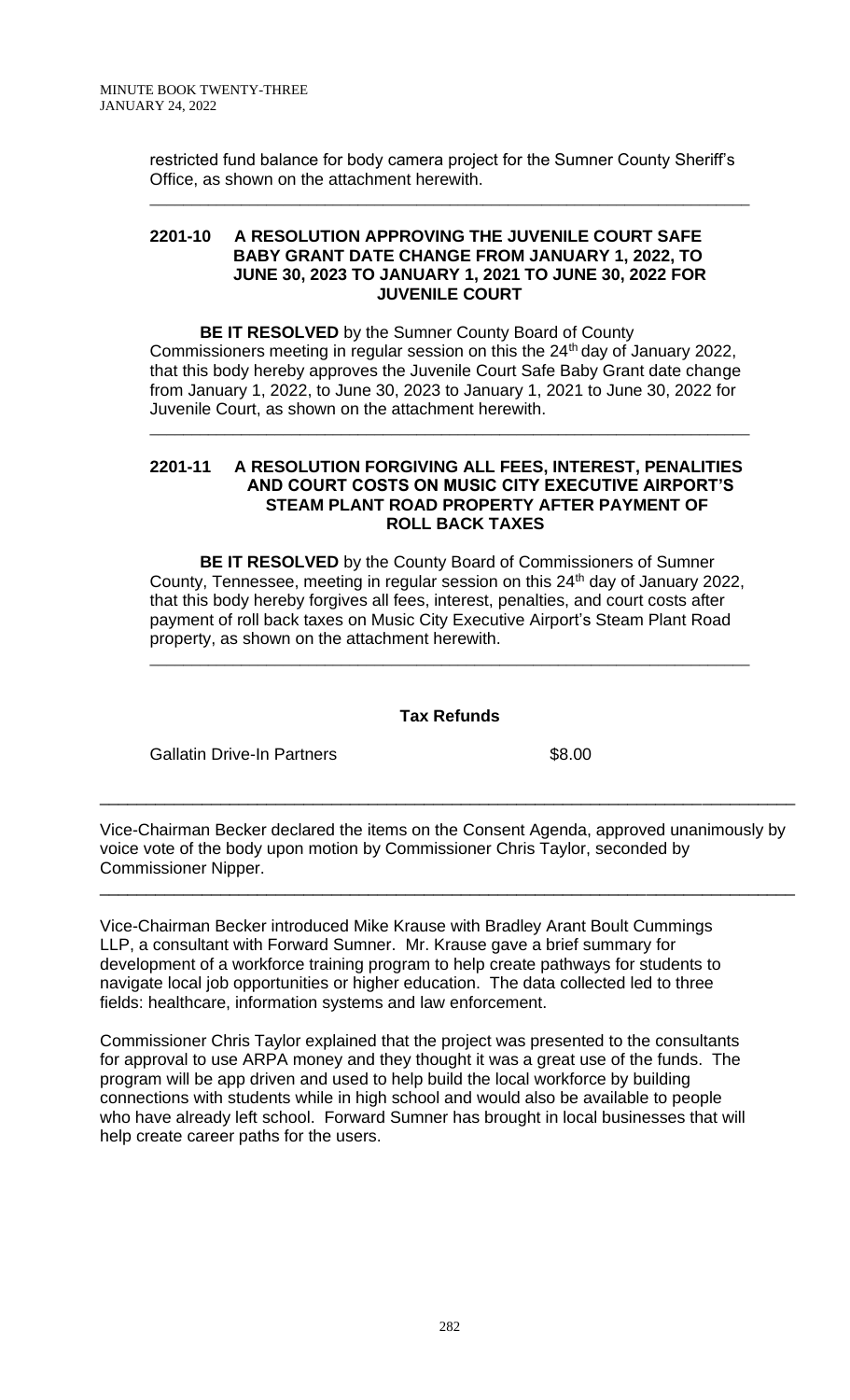## **REPORT FROM COUNTY OFFICIALS**

County Officials filed the following reports: County Investments, County General Fund, County Debt Service Fund, County Highway Fund, County Capital Outlay Fund, School

General Purpose Fund, School Federal Projects Fund, School Food Service Fund, Employee Health Insurance Trust Fund, Employee Dental Insurance Trust Fund,

Casualty Insurance Trust Fund, County Trustee Funds, Special Reports: County Dental Insurance Claim Payments, County Health Insurance Claim Payments, County Property Tax Collections, County EMS Billing/Collections/Balances, County Sales Tax Collections, County Wheel Tax Collections, County Tax Rates/Property Values and County School Loan Program Rates. Approval of the filing of these records does not certify to the accuracy of the documents.

Chairman Langford introduced the following resolution:

## **2201-NOT A RESOLUTION TO APPROVE AND ACCEPT APPLICATIONS FOR NOTARIES PUBLIC POSITIONS AND PERSONAL SURETY GUARANTORS**

 **WHEREAS,** according to the law of the State of Tennessee, an individual must apply for the office of notary public in the county of residence, or of their principal place of business; and

 **WHEREAS**, state statute requires personal sureties making bonds for Notaries publics to be approved by the Sumner County Commission; and

**WHEREAS,** said applicant must be approved by the County Commission assembled; and

**WHEREAS,** Bill Kemp, Sumner County Clerk, has certified according to the records of his office that the persons named on the attached listing labeled "SUMNER COUNTY NOTARY PUBLIC APPLICATIONS and SURETY GUARANTORS" have duly applied for the positions so sought; and

 **BE IT FURTHER RESOLVED THAT THIS TAKE EFFECT FROM AND AFTER PASSAGE.**

# **NOTARIES PUBLIC TO BE ELECTED**

 **–––––––––––––––––––––––––––––––––––––––––––––––––––––––––**

CAROL ALLSUP TRACY L KIZER ROBYN J. BEARD MARK KNOBLAUCH S L BERGQUIST THUAN LAM SYDNEY BLACKBURN KATHY A LANNOM SARA BRANNON SUSAN E LEADLEY BILLIE NIKOL CANNON ABIGAIL F MCBRIDE<br>E A CARTER CHERRISH MCCLOU RYAN CARVER KARLEIGH MINENNA JENNIFER COLBERT MARKA L NETTLE JODIE KAY COMPTON DENISE NEWBERN NICOLE J CURLEY BRENDA D PENMAN KAY LEA DARNELL LISA PETERS

CAREY LYNN BROWN ROCHELLE ANN LOEWEN CHERRISH MCCLOUD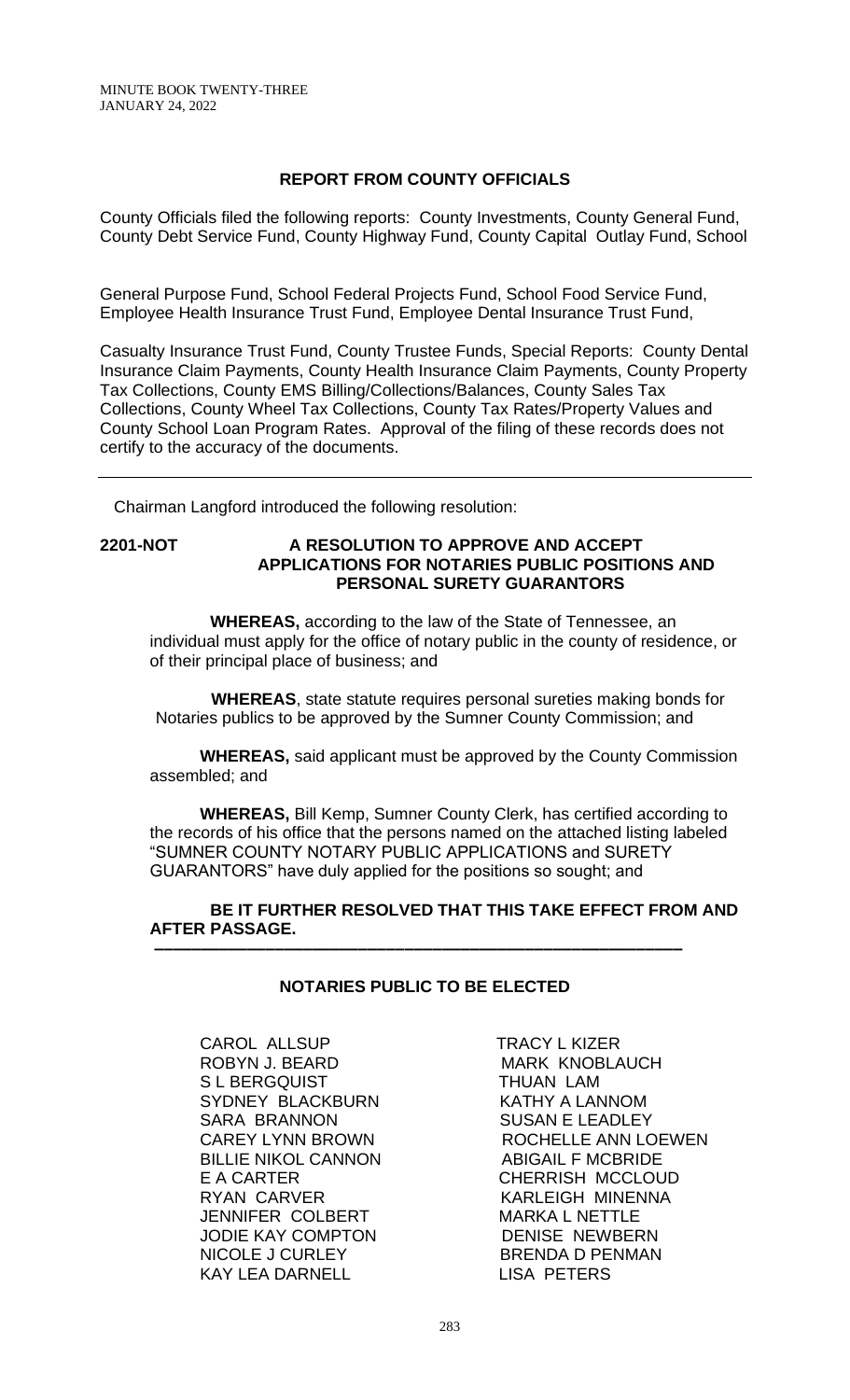| <b>MARSHALL DAVIDSON III</b><br><b>MOLLIE DONES</b> | NINA POCH<br>TINA RAY         |
|-----------------------------------------------------|-------------------------------|
| <b>STACY DUERSON</b>                                | <b>JENNIFER RAYNES</b>        |
| SUSAN TERRADO ESCHENBURG                            | <b>TRACI ROBERTS</b>          |
| HUNTER EVANS                                        | TYLER SCOTT-TEMPLETON         |
| LISA A FIELDS                                       | STEPHANIE SELLARS             |
| RANDALL FLY                                         | <b>KAYLA SHEHANE</b>          |
| <b>MACIO L FRANKLIN</b>                             | <b>KATHERINE B SMITH</b>      |
| JENNIFFER LYNN FRANKLIN                             | <b>BROOKE SPENCER</b>         |
| CHRISTINE BOLANIS GARNER                            | <b>SHAY STEVENS</b>           |
| <b>ESSIE R HAMILL</b>                               | <b>DEVERY STUBBS</b>          |
| <b>KRISTIN HANSON</b>                               | <b>CYNTHIA HALL TEMPLETON</b> |
| <b>ERIC A HAWKINS</b>                               | <b>JOHN THOMPSON</b>          |
| <b>SUZANNE A HESSON</b>                             | ANGELA J TOCCHIO              |
| LINDA W HUNLEY                                      | DALE TUGGY                    |
| KIM HYDE                                            | VANESSA KAY VANCE-LYNCH       |
| <b>PAULA W JARVIS</b>                               | <b>STEPHANIE L WALKER</b>     |
| AMY M JONES                                         | <b>BRIGITTE WHITE</b>         |
| <b>BRADLEY LEE JONES</b>                            | <b>JULIA WICKWARE</b>         |
| <b>CHERYL JUMPER</b>                                | <b>AMY WILSON</b>             |
| <b>BARBARA J KIMES</b>                              | <b>CAROL YANUSZ</b>           |

Upon motion of Commissioner Moe Taylor, seconded by Commissioner Mansfield, voting was recorded in the following manner:

\_\_\_\_\_\_\_\_\_\_\_\_\_\_\_\_\_\_\_\_\_\_\_\_\_\_\_\_\_\_\_\_\_\_\_\_\_\_\_\_\_\_\_\_\_\_\_\_\_\_\_\_\_\_\_\_\_\_\_\_\_\_\_\_\_\_\_\_\_\_

| 2201-NOT          |                                                                          | 1/24/2022 7:31:41 PM |
|-------------------|--------------------------------------------------------------------------|----------------------|
| YES $-$<br>20     | $NO - 0$                                                                 | $ABS -$<br>-0        |
|                   | Individual Votes (Y-Yes; N-No; A-Abstain; NV-Not Voting; NP-Not Present) |                      |
| A Driver          | B Geminden                                                               | B Ring               |
| $- Y$             | – Y                                                                      | – Y                  |
| B Stewart - Y     | – Y<br>C Krueger                                                         | $- Y$<br>C Taylor    |
| Chr. Langford- NP | D Dewitt<br>$- NP$                                                       | D Sullivan<br>$- Y$  |
| G Rhodes          | J Becker                                                                 | J Foster             |
| $- Y$             | – Y                                                                      | - NP                 |
| J Mansfield       | J Nipper                                                                 | L Hinton             |
| – Y               | $- Y$                                                                    | $- Y$                |
| L Schell          | L Tinsley                                                                | M Guthrie            |
| – Y               | $- Y$                                                                    | $- Y$                |
| M Hyde            | M Taylor                                                                 | P Goode              |
| – Y               | $- Y$                                                                    | - NP                 |
| S Graves          | S Tucker                                                                 | T Wright             |
| – Y               | – Y                                                                      | – Y                  |

Vice-Chairman Becker declared the election of Notaries Public by the body. \_\_\_\_\_\_\_\_\_\_\_\_\_\_\_\_\_\_\_\_\_\_\_\_\_\_\_\_\_\_\_\_\_\_\_\_\_\_\_\_\_\_\_\_\_\_\_\_\_\_\_\_\_\_\_\_\_\_\_\_\_\_\_\_\_\_\_\_\_

# **COMMITTEE ON COMMITTEES**

Commissioner Tucker announced the following appointment to the Industrial Development Board and moved to approve, seconded by Commissioner Ring.

> • Jimmy Batten to replace Wayne Whiting, term expires November 2024, 6-year term

Vice-Chairman Becker declared the appointment of Mr. Batten to the Industrial Development Board approved by voice vote of the body. Commissioner Moe Taylor voted against the appointment.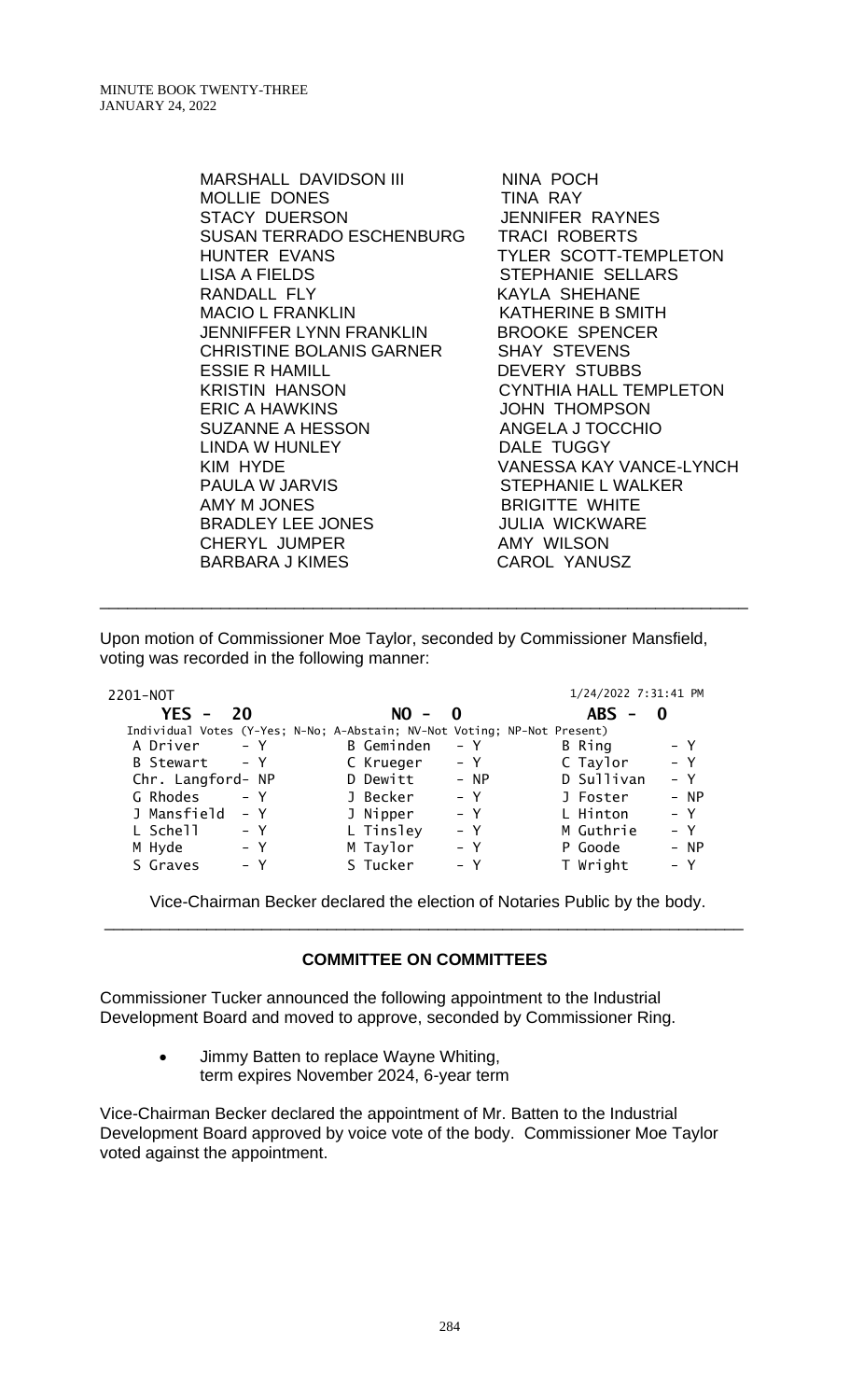Commissioner Tucker announced the following appointments to the Library Board and moved to approve, seconded by Commissioner Stewart.

- Bruce Carter to replace Shelly Ames, present member, 3-year term
- Ann Whiteside, New at-large position, 3-year term

Vice-Chairman Becker declared the appointments of Bruce Carter and Ann Whiteside to the Library Board approved by voice vote of the body. Commissioner Moe Taylor voted against the appointments.

Commissioner Tucker announced the following reappointments to the Agricultural Extension Service Committee and Health Board and moved to group and approve, seconded by Commissioner Chris Taylor.

Agricultural Extension Service Committee

- Alan Driver, 2-year term, reappoint
- Caroline Krueger, 2-year term, reappoint
- Carl Cooper, Farmer, 2-year term, reappoint

Health Board

- Dr. Glenn Jones, 4-year term, reappoint
- Dr. Sid King, 4-year term, reappoint
- Dr. Wayne Hooper, Jr., 4-year term, reappoint

Vice-Chairman Becker declared the reappointments of Alan Driver, Caroline Krueger and Carl Cooper to the Agricultural Extension Service Committee and Dr. Glenn Jones, Dr. Sid King and Dr. Wayne Hooper, Jr. to the Health Board approved by voice vote of the body. Commissioner Moe Taylor voted against the appointments.

# **EDUCATION COMMITTEE**

**\_\_\_\_\_\_\_\_\_\_\_\_\_\_\_\_\_\_\_\_\_\_\_\_\_\_\_\_\_\_\_\_\_\_\_\_\_\_\_\_\_\_\_\_\_\_\_\_\_\_\_\_\_\_\_\_\_\_\_\_\_\_\_\_\_\_\_\_\_\_**

There was no report from the Education Committee.

# **EMERGENCY SERVICES COMMITTEE**

**\_\_\_\_\_\_\_\_\_\_\_\_\_\_\_\_\_\_\_\_\_\_\_\_\_\_\_\_\_\_\_\_\_\_\_\_\_\_\_\_\_\_\_\_\_\_\_\_\_\_\_\_\_\_\_\_\_\_\_\_\_\_\_\_\_\_\_\_\_\_**

There was no report from the Emergency Services Committee.

# **GENERAL OPERATIONS COMMITTEE**

**\_\_\_\_\_\_\_\_\_\_\_\_\_\_\_\_\_\_\_\_\_\_\_\_\_\_\_\_\_\_\_\_\_\_\_\_\_\_\_\_\_\_\_\_\_\_\_\_\_\_\_\_\_\_\_\_\_\_\_\_\_\_\_\_\_\_\_\_\_\_**

There was no report from the General Operations Committee.

# **HIGHWAY COMMITTEE**

**\_\_\_\_\_\_\_\_\_\_\_\_\_\_\_\_\_\_\_\_\_\_\_\_\_\_\_\_\_\_\_\_\_\_\_\_\_\_\_\_\_\_\_\_\_\_\_\_\_\_\_\_\_\_\_\_\_\_\_\_\_\_\_\_\_\_\_\_\_\_**

**\_\_\_\_\_\_\_\_\_\_\_\_\_\_\_\_\_\_\_\_\_\_\_\_\_\_\_\_\_\_\_\_\_\_\_\_\_\_\_\_\_\_\_\_\_\_\_\_\_\_\_\_\_\_\_\_\_\_\_\_\_\_\_\_\_\_\_\_\_\_**

There was no report from the Highway Committee.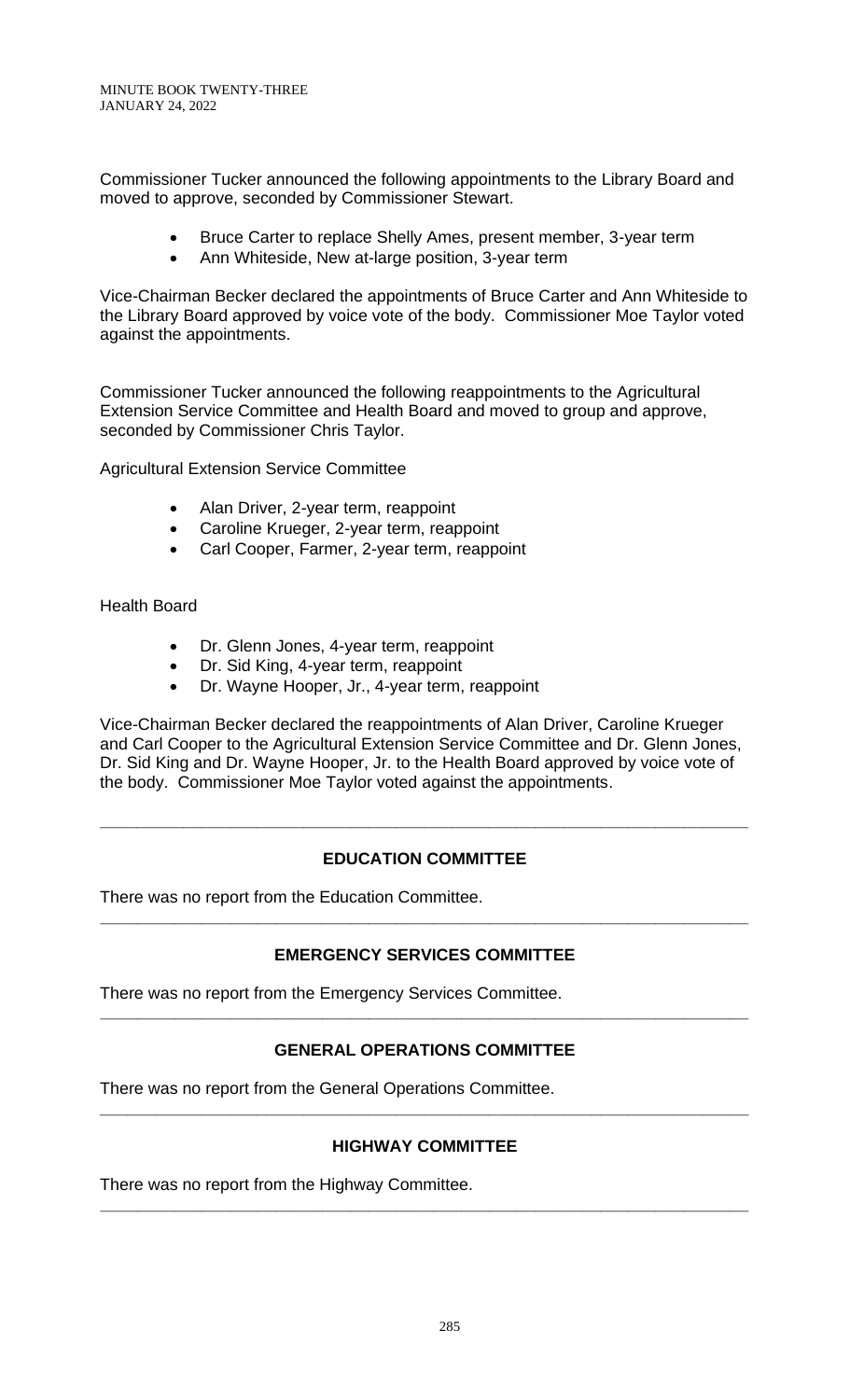## **LEGISLATIVE COMMITTEE**

There was no report from the Legislative Committee.

### **FIANANCIAL MANAGEMENT**

**\_\_\_\_\_\_\_\_\_\_\_\_\_\_\_\_\_\_\_\_\_\_\_\_\_\_\_\_\_\_\_\_\_\_\_\_\_\_\_\_\_\_\_\_\_\_\_\_\_\_\_\_\_\_\_\_\_\_\_\_\_\_\_\_\_\_\_\_\_\_**

There was no report from Financial Management.

### **BUDGET COMMITTEE**

**\_\_\_\_\_\_\_\_\_\_\_\_\_\_\_\_\_\_\_\_\_\_\_\_\_\_\_\_\_\_\_\_\_\_\_\_\_\_\_\_\_\_\_\_\_\_\_\_\_\_\_\_\_\_\_\_\_\_\_\_\_\_\_\_\_\_\_\_\_\_**

Commissioner Chris Taylor introduced the following resolution and moved for approval; Commissioner Stewart seconded the motion.

#### **2201-03 A RESOLUTION APPROPRIATING \$1,500,000.00 ARPA FUNDS TO BE USED FOR FORWARD SUMNER ECONOMIC PARTNERSHIP TO ACT AS THE SYSTEM-WIDE COMMUNITY NAVIGATOR FOR WORKFORCE TRAINING AND DEVELOPMENT**

**BE IT RESOLVED** by the Sumner County Board of County Commissioners meeting in regular session on this the 24<sup>th</sup> day of January 2022, that this body hereby approves \$1,500,000.00 ARPA Funds to be used for Forward Sumner Economic Partnership to act as the system-wide community navigator for workforce training and development, as shown on the attachment herewith.

After discussion, the electronic vote was recorded in the following manner:

| $2201 - 03$       |                                                                          | 1/24/2022 7:59:48 PM |
|-------------------|--------------------------------------------------------------------------|----------------------|
| $YES -$           | $NO -$                                                                   | $ABS -$              |
| 18                | $\mathbf{0}$                                                             | $\mathcal{L}$        |
|                   | Individual Votes (Y-Yes; N-No; A-Abstain; NV-Not Voting; NP-Not Present) |                      |
| A Driver          | B Geminden                                                               | B Ring               |
| – Y               | – Y                                                                      | – Y                  |
| <b>B</b> Stewart  | C Krueger                                                                | $- Y$                |
| – Y               | – Y                                                                      | C Taylor             |
| Chr. Langford- NP | D Dewitt<br>- NP                                                         | D Sullivan<br>$- Y$  |
| G Rhodes          | J Becker                                                                 | - NP                 |
| $- Y$             | $- Y$                                                                    | J Foster             |
| J Mansfield       | J Nipper                                                                 | L Hinton             |
| – A               | $- Y$                                                                    | $- Y$                |
| L Schell          | L Tinsley                                                                | M Guthrie            |
| – Y               | $- Y$                                                                    | $- Y$                |
| M Hyde            | M Taylor                                                                 | P Goode              |
| – Y               | – A                                                                      | - NP                 |
| S Graves          | S Tucker                                                                 | T Wright             |
| – Y               | – Y                                                                      | – Y                  |

Vice-Chairman Becker declared Resolution 2201-03 approved (18-0-2) by the body.

\_\_\_\_\_\_\_\_\_\_\_\_\_\_\_\_\_\_\_\_\_\_\_\_\_\_\_\_\_\_\_\_\_\_\_\_\_\_\_\_\_\_\_\_\_\_\_\_\_\_\_\_\_\_\_\_\_\_\_\_\_\_\_\_\_\_\_\_\_\_\_\_\_\_\_

Commissioner Chris Taylor introduced the following resolution and moved for approval; Commissioner Ring seconded the motion.

#### **2201-04 A RESOLUTION APPROVING 2021A RESOURCE AUTHORITY BOND**

**BE IT RESOLVED** by the Sumner County Board of County Commissioners meeting in regular session on this the 24<sup>th</sup> day of January 2022, that this body hereby approves 2021A Resource Authority Bond, as shown on the attachment herewith.

Vice-Chairman Becker declared Resolution 2201-04 approved (17-3-0) by voice vote of the body. Commissioners Hyde, Mansfield and Moe Taylor voted against.